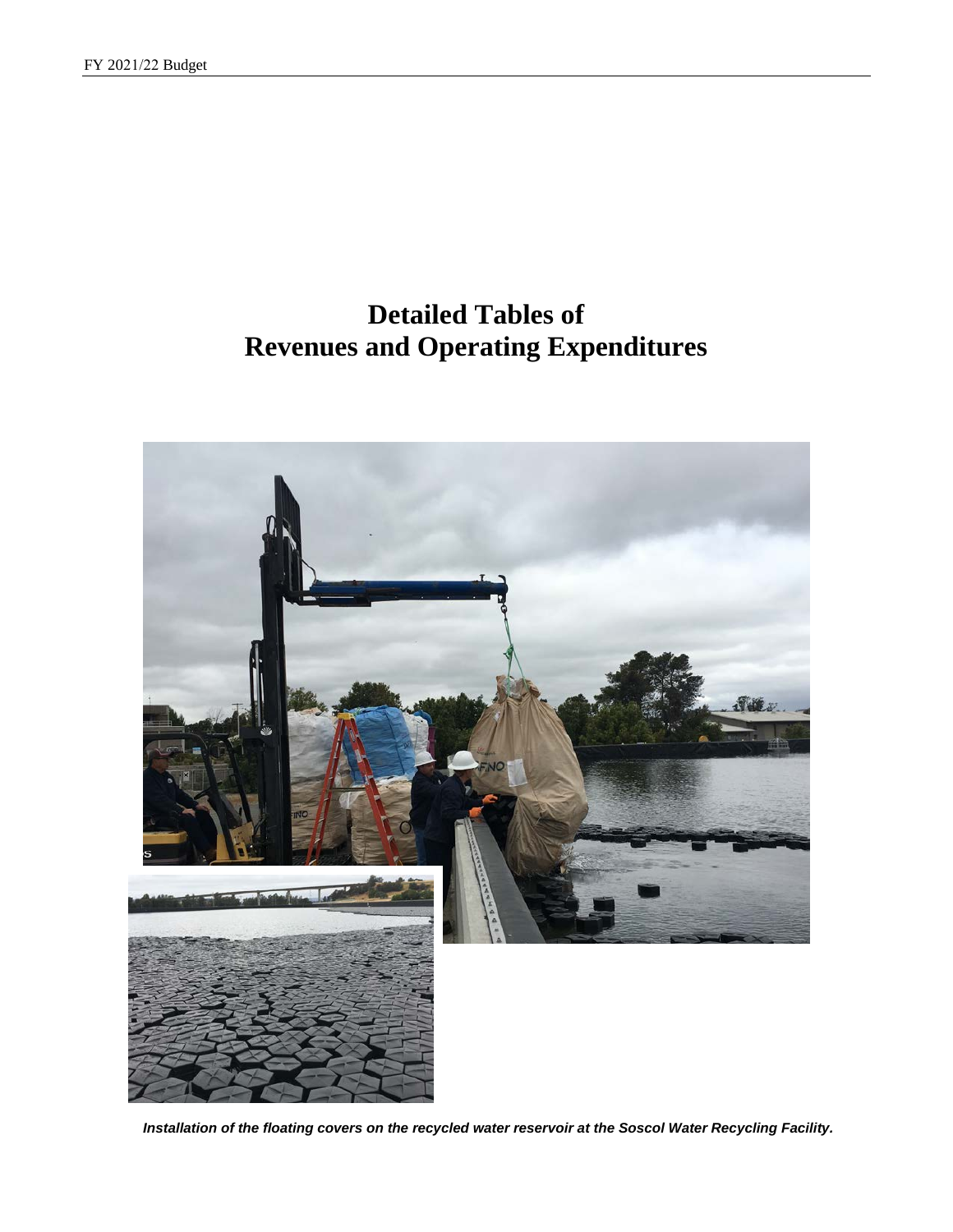This page intentionally left blank.

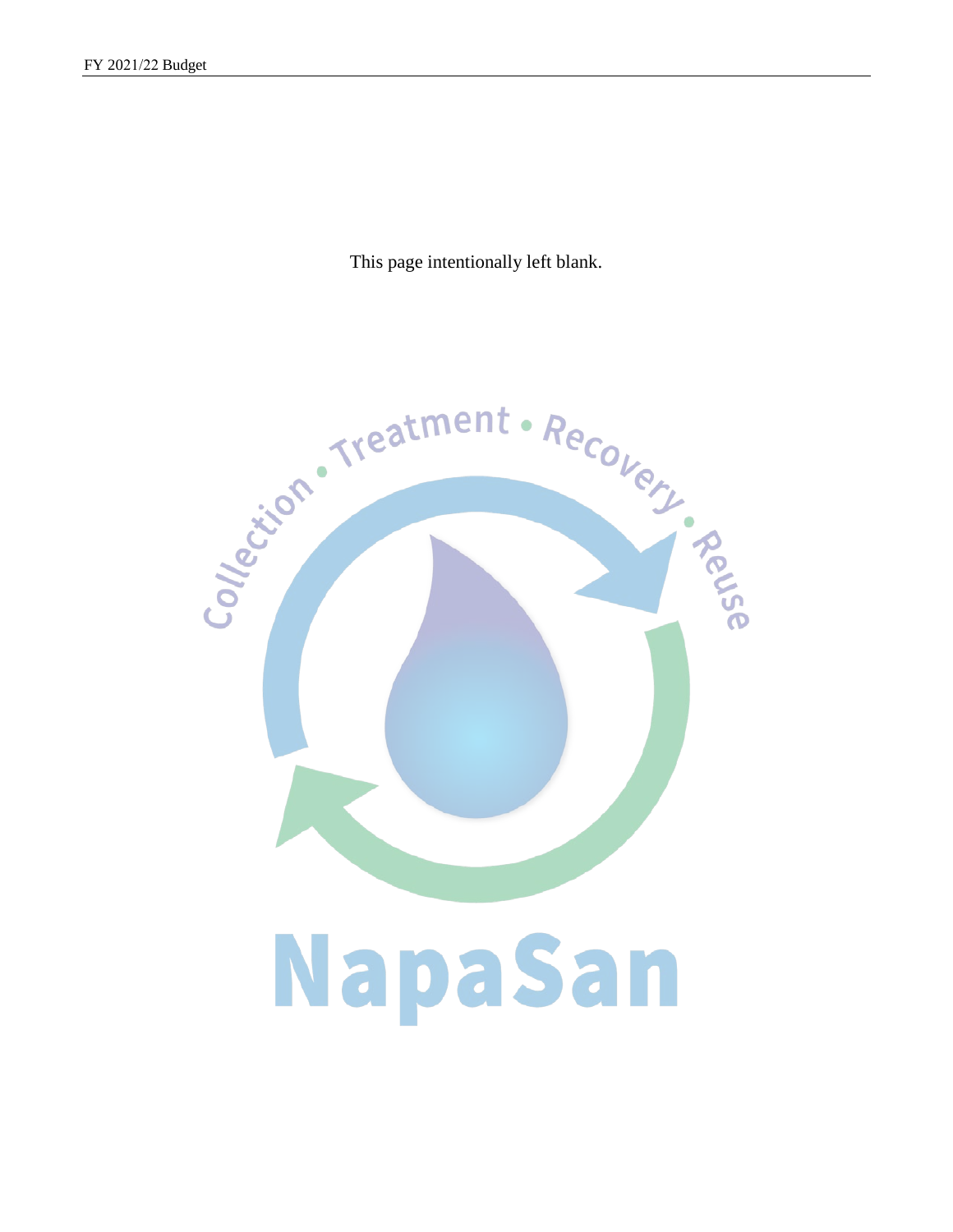#### **REVENUE - ALL SOURCES**

|                                             | <b>Actual</b>            | <b>Actual</b> | Adjusted   | <b>Estimated</b> | Proposed   | Percent |
|---------------------------------------------|--------------------------|---------------|------------|------------------|------------|---------|
| <b>Account Description</b>                  | FY 18/19                 | FY 19/20      | FY 20/21   | FY 20/21         | FY 21/22   | Change  |
|                                             |                          |               |            |                  |            |         |
| 780 - Operations                            |                          |               |            |                  |            |         |
| Interest: Invested Funds                    | 503,127                  | 483,439       | 196,000    | 196,000          | 208,000    | 6.1%    |
| Rent - Building/Land                        | 415,668                  | 131,631       | 129,000    | 234,000          | 137,000    | 6.2%    |
| <b>Construction/Bldg Permit Review Svcs</b> | 113,530                  | 136,931       | 123,000    | 123,000          | 125,500    | 2.0%    |
| <b>Hauler Fees</b>                          | 196,916                  | 184,272       | 197,000    | 160,000          | 283,000    | 43.7%   |
| Sewer Usage Fees                            | 28,018,017               | 29,576,130    | 31,112,000 | 30,034,000       | 30,487,000 | (2.0%)  |
| State - Other Funding                       |                          |               |            |                  |            |         |
| Penalties on Delinquent Sewer Fees          | 21,296                   | 27,134        | 10,000     | 20,000           | 10,000     |         |
| <b>Recycled Water Sales</b>                 | 858,343                  | 1,298,071     | 1,001,000  | 1,200,000        | 1,343,000  | 34.2%   |
| Miscellaneous                               | 63,726                   | 35,882        | 52,000     | 41,000           | 54,000     | 3.8%    |
| <b>Total - Operations</b>                   | 30,190,621               | 31,873,490    | 32,820,000 | 32,008,000       | 32,647,500 | (0.5%)  |
|                                             |                          |               |            |                  |            |         |
| 781 - Capital Improvement Projects          |                          |               |            |                  |            |         |
| Interest: Invested Funds                    |                          |               |            |                  |            |         |
| Federal Grants - USBR & FEMA                | (15, 303)                |               |            |                  |            |         |
| <b>Other Government Agencies</b>            | 693,659                  | 340,776       |            |                  |            |         |
| Miscellaneous                               |                          |               | 5,000      | 5,000            | 5,000      |         |
| Bond/Loan Proceeds                          | $\overline{\phantom{a}}$ | 2,215,178     | 27,249,900 | 32,651,422       | 7,133,300  | (73.8%) |
| Sale of Capital Assets                      | (9,516)                  | (59, 331)     | 25,000     | 25,000           | 25,000     |         |
| <b>Intrafund Transfers In</b>               | 11,835,558               | 4,266,561     | 10,992,000 | 1,742,800        | 12,580,000 | 14.4%   |
| <b>Total - Capital Improvement Projects</b> | 12,504,398               | 6,763,184     | 38,271,900 | 34,424,222       | 19,743,300 | (48.4%) |
|                                             |                          |               |            |                  |            |         |
| 782 - Expansion                             |                          |               |            |                  |            |         |
| Interest: Invested Funds                    | 900                      | 3,961         |            | 1,000            |            |         |
| <b>Capacity Charges</b>                     | 2,396,746                | 4,403,474     | 1,992,000  | 1,742,800        | 3,580,000  | 79.7%   |
| <b>Total - Expansion</b>                    | 2,397,646                | 4,407,435     | 1,992,000  | 1,743,800        | 3,580,000  | 79.7%   |
|                                             |                          |               |            |                  |            |         |
|                                             |                          |               |            |                  |            |         |
| <b>Total - All Departments</b>              | 45,092,665               | 43,044,109    | 73,083,900 | 68,176,022       | 55,970,800 | (23.4%) |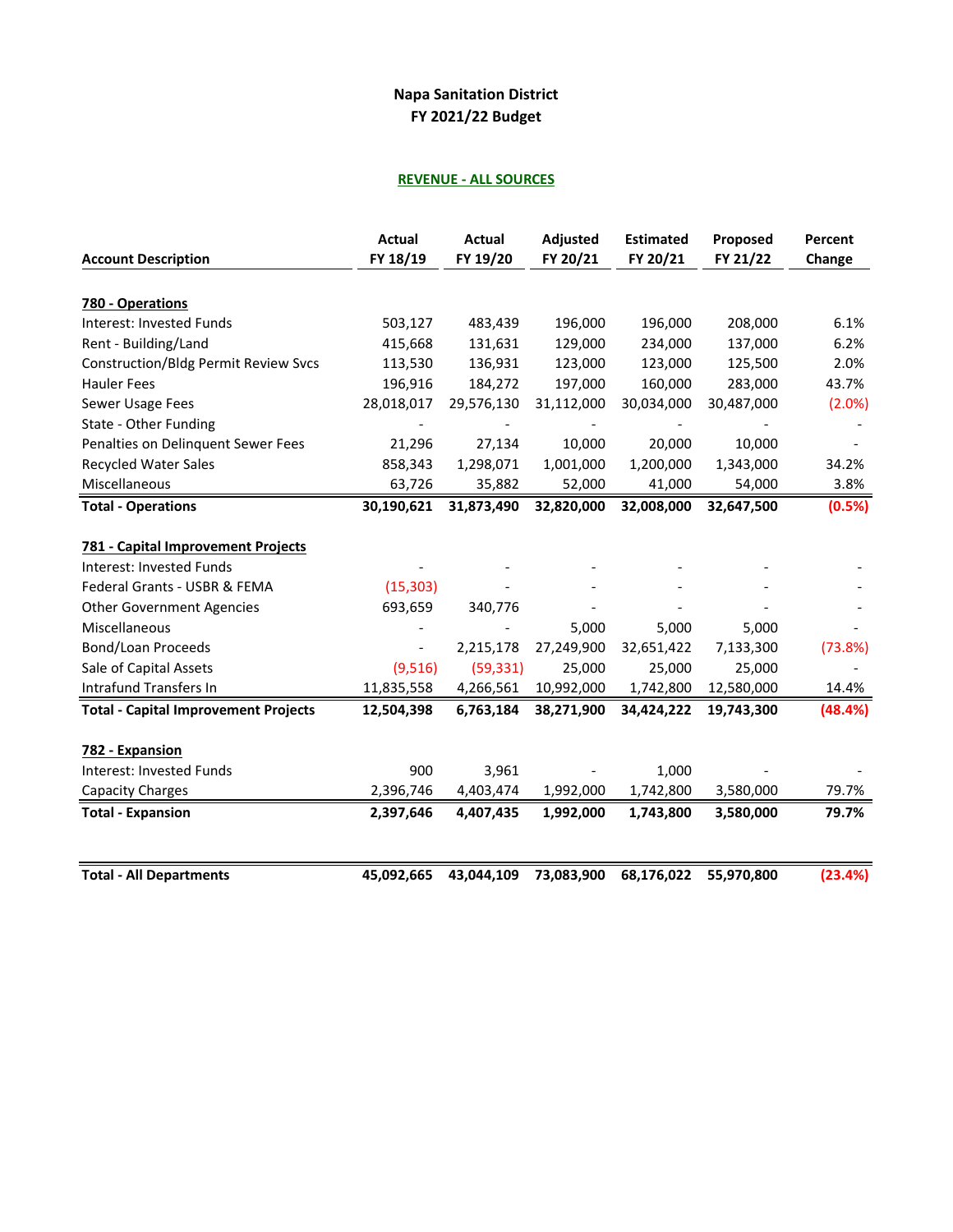### **OPERATING EXPENDITURES - ALL ACCOUNTS**

|                |                                         | Actual         | Actual                   | Adj. Budget | <b>Estimated</b>         | Proposed     | Percent    |
|----------------|-----------------------------------------|----------------|--------------------------|-------------|--------------------------|--------------|------------|
| <b>Account</b> | <b>Account Description</b>              | FY 18/19       | FY 19/20                 | FY 20/21    | FY 20/21                 | FY 21/22     | Change     |
| 51100          | Salaries and Wages                      | 5,174,025      | 5,245,020                | 5,497,800   | 5,564,550                | 6,132,650    | 11.5%      |
| 51115          | Overtime                                | 233,421        | 226,748                  | 254,500     | 206,545                  | 269,900      | 6.1%       |
| 51120          | <b>Holiday Pay</b>                      | 8,256          | 12,405                   | 13,550      | 13,856                   | 14,450       | 6.6%       |
| 51130          | Vacation Payout                         | 5,063          | 26,716                   | 25,000      | 4,640                    | 54,500       | 118.0%     |
| 51200          | 457B Employer Contribution              | 82,458         | 82,690                   | 82,800      | 79,350                   | 85,200       | 2.9%       |
| 51205          | Cell Phone Allowance                    | 7,920          | 7,650                    | 8,100       | 7,350                    | 8,100        | 0.0%       |
| 51210          | Director Pay                            | 25,092         | 26,598                   | 29,800      | 38,600                   | 43,300       | 45.3%      |
| 51230          | Uniform Allowance                       | $\blacksquare$ | 4,467                    | $\sim$      | 2,640                    | $\sim$       | $\sim$     |
| 51300          | Medicare                                | 79,003         | 80,724                   | 87,250      | 88,550                   | 97,300       | 11.5%      |
| 51305          | F.I.C.A. / Social Security              | 1,258          | 1,338                    | 1,500       | 2,000                    | 2,200        | 46.7%      |
| 51400          | Employee Insurance - Premiums           | 901,597        | 957,595                  | 1,010,200   | 971,750                  | 1,143,550    | 13.2%      |
| 51405          | <b>Workers Compensation</b>             | 90,143         | 127,563                  | 128,000     | 91,750                   | 125,500      | (2.0%)     |
| 51410          | <b>Unemployment Compensation</b>        | 1,748          | $\overline{\phantom{a}}$ | 500         | $\overline{\phantom{a}}$ | 500          | 0.0%       |
| 51600          | Retirement                              | 5,178,722      | 3,000,724                | 1,644,500   | 1,653,250                | 2,360,700    | 43.6%      |
| 51605          | <b>Other Post Employment Benefits</b>   | (384, 560)     | 301,270                  | 715,950     | 654,750                  | 599,100      | (16.3%)    |
| 51990          | <b>Other Employee Benefits</b>          | 109,935        | 94,720                   | 90,850      | 85,600                   | 84,850       | (6.6%)     |
|                | <b>Subtotal Salaries &amp; Benefits</b> | \$11,514,082   | \$10,196,229             | \$9,590,300 | \$9,465,181              | \$11,021,800 | 14.9%      |
|                |                                         |                |                          |             |                          |              |            |
| 52115          | Property Tax/Assessment Admin           | 12,280         | 12,353                   | 12,500      | 12,400                   | 12,500       | 0.0%       |
| 52125          | <b>Accounting/Auditing Services</b>     | 73,579         | 85,026                   | 86,600      | 83,000                   | 86,600       | 0.0%       |
| 52130          | <b>Information Technology Services</b>  | 298,640        | 346,950                  | 357,400     | 339,000                  | 350,000      | (2.1%)     |
| 52140          | Legal Services                          | 83,964         | 136,259                  | 231,150     | 180,840                  | 231,150      | 0.0%       |
| 52145          | <b>Engineer Services</b>                |                | $\overline{\phantom{a}}$ |             | $\overline{\phantom{a}}$ |              |            |
| 52150          | Temporary/Contract Help                 | 61,348         | 57,602                   | 39,600      | 11,400                   | 139,200      | 251.5%     |
| 52205          | <b>Actuarial Services</b>               | 3,350          | 1,050                    | 1,050       | 1,050                    | 1,050        | 0.0%       |
| 52220          | Medical/Laboratory Services             | 37,302         | 43,231                   | 42,150      | 44,900                   | 50,150       | 19.0%      |
| 52305          | <b>Training Services</b>                | 5,615          | 8,310                    | 11,100      | $\sim$                   | 27,750       | 150.0%     |
| 52310          | <b>Consulting Services</b>              | 248,503        | 161,122                  | 383,850     | 281,120                  | 531,400      | 38.4%      |
| 52325          | <b>Waste Disposal Services</b>          | 59,042         | 64,597                   | 78,350      | 80,658                   | 78,500       | 0.2%       |
| 52330          | Hazardous Waste Disposal Services       | 5,830          | 5,166                    | 7,000       | 6,500                    | 7,000        | 0.0%       |
| 52335          | <b>Security Services</b>                | 14,312         | 14,542                   | 15,100      | 15,100                   | 15,300       | 1.3%       |
| 52340          | <b>Landscaping Services</b>             | 9,600          | 10,090                   | 11,400      | 11,400                   | 12,000       | 5.3%       |
| 52345          | Janitorial Services                     | 72,164         | 68,128                   | 98,050      | 97,650                   | 100,350      | 2.3%       |
| 52490          | <b>Other Professional Services</b>      | 181,321        | 200,757                  | 406,000     | 266,824                  | 439,700      | 8.3%       |
| 52500          | Maintenance - Equipment                 | 155,026        | 139,108                  | 225,550     | 191,910                  | 191,100      | (15.3%)    |
| 52505          | Maintenance - Bldgs/Improvements        | 167,244        | 83,742                   | 175,250     | 164,750                  | 115,700      | (34.0%)    |
| 52515          | Maintenance - Software                  | 94,170         | 129,602                  | 156,600     | 176,015                  | 176,800      | 12.9%      |
| 52520          | Maintenance - Vehicles                  | 107,096        | 134,842                  | 129,150     | 134,964                  | 116,200      | $(10.0\%)$ |
| 52600          | Rents and Leases - Equipment            | 74,487         | 58,678                   | 70,150      | 65,029                   | 64,950       | (7.4%)     |
| 52605          | Rents and Leases - Buildings/Land       | 1,246          | 1,277                    | 1,450       | 1,450                    | 1,450        | 0.0%       |
| 52705          | Insurance - Premiums                    | 222,354        | 280,224                  | 400,000     | 395,501                  | 600,000      | 50.0%      |
| 52710          | Insurance - Claims                      | 2,201          | 5,677                    | 15,000      | 30,000                   | 15,000       | 0.0%       |
| 52800          | Communications/Telephone                | 44,267         | 44,345                   | 55,850      | 48,000                   | 59,700       | 6.9%       |
| 52810          | Advertising/Marketing                   | 25,562         | 22,969                   | 46,400      | 29,550                   | 34,000       | (26.7%)    |
| 52820          | <b>Printing and Binding</b>             | 4,619          | 8,337                    | 15,000      | 15,000                   | 3,800        | (74.7%)    |
| 52825          | <b>Bank Charges</b>                     | 10             | 15                       |             |                          |              |            |
| 52830          | <b>Publications and Legal Notices</b>   | 2,499          | 1,471                    | 6,350       | 2,400                    | 5,350        | (15.7%)    |
| 52840          | Permits/License Fees                    | 159,224        | 159,391                  | 168,800     | 173,108                  | 174,750      | 3.5%       |
| 52900          | <b>Training/Conference Expenses</b>     | 56,845         | 45,722                   | 60,100      | 26,885                   | 120,300      | 100.2%     |
|                |                                         |                |                          |             |                          |              |            |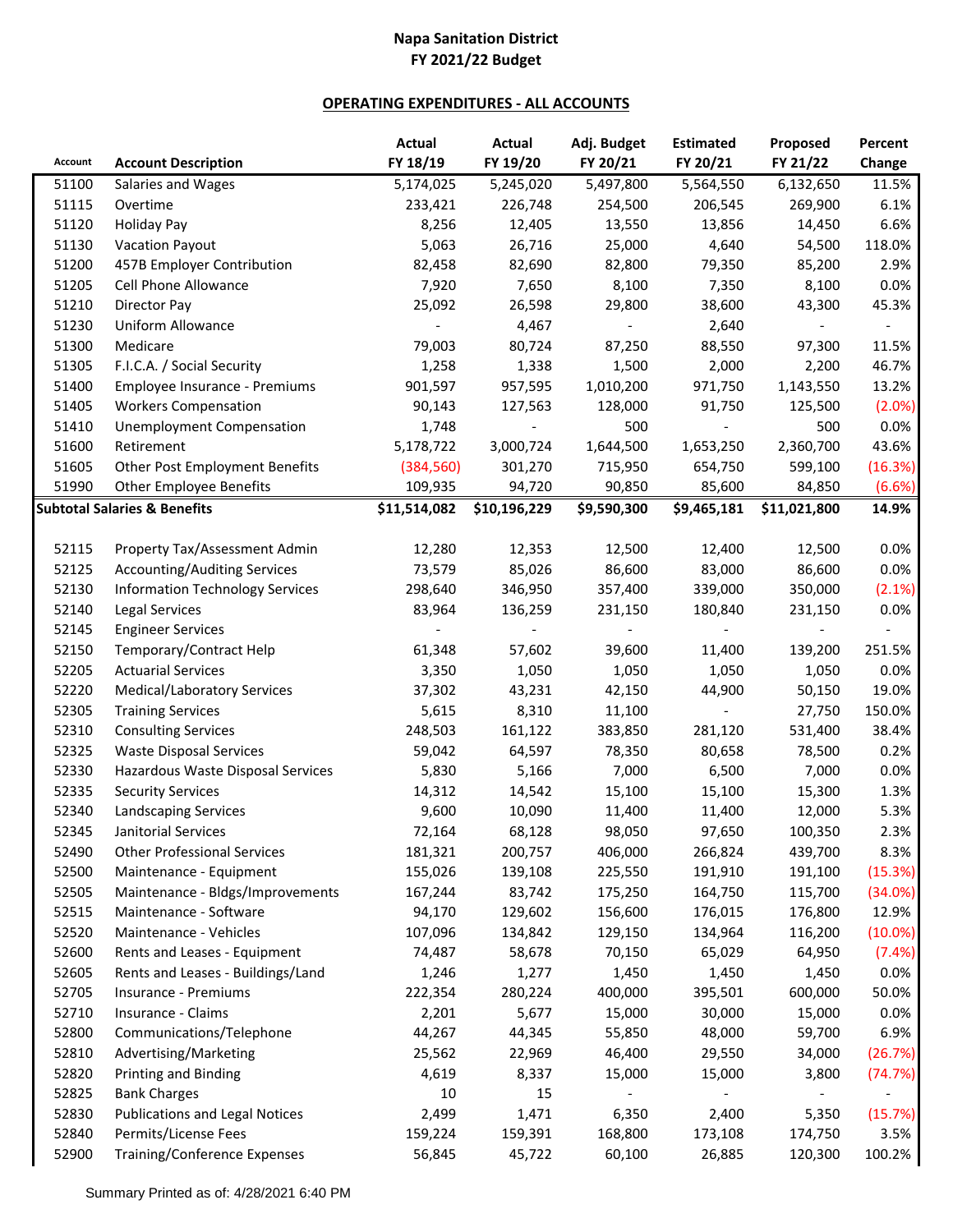## **OPERATING EXPENDITURES - ALL ACCOUNTS**

| Account               | <b>Account Description</b>                | <b>Actual</b><br>FY 18/19 | <b>Actual</b><br>FY 19/20 | Adj. Budget<br>FY 20/21 | <b>Estimated</b><br>FY 20/21 | Proposed<br>FY 21/22 | Percent<br>Change |
|-----------------------|-------------------------------------------|---------------------------|---------------------------|-------------------------|------------------------------|----------------------|-------------------|
| 52905                 | <b>Business Travel/Mileage (Meetings)</b> | 715                       | 303                       | 1,300                   | 200                          | 1,200                | (7.7%)            |
| 53100                 | <b>Office Supplies</b>                    | 17,858                    | 17,394                    | 20,500                  | 18,700                       | 20,500               | 0.0%              |
| 53105                 | Office Supplies - Furniture/Fixtures      | 1,893                     | 13,044                    | 2,300                   | 10,550                       | 1,000                | (56.5%)           |
| 53110                 | Freight/Postage                           | 9,747                     | 14,490                    | 18,500                  | 16,500                       | 13,500               | (27.0%)           |
| 53115                 | Books/Media/Subscriptions                 | 1,280                     | 1,969                     | 4,000                   | 2,851                        | 3,650                | (8.8%)            |
| 53120                 | Memberships/Certifications                | 82,590                    | 91,424                    | 107,500                 | 102,569                      | 107,800              | 0.3%              |
| 53200                 | <b>Utilities - Gas</b>                    | 22,769                    | 24,042                    | 20,500                  | 14,500                       | 15,600               | (23.9%)           |
| 53205                 | Utilities - Electric                      | 996,323                   | 1,058,093                 | 912,700                 | 1,113,150                    | 1,132,650            | 24.1%             |
| 53215                 | Utilities - Fire Suppression Systems      | 7,311                     | 181                       | 3,900                   | 8,317                        | 4,050                | 3.8%              |
| 53220                 | Utilities - Water                         | 5,144                     | 5,429                     | 8,800                   | 8,500                        | 8,800                | 0.0%              |
| 53250                 | Fuel                                      | 139,061                   | 130,688                   | 135,850                 | 104,245                      | 135,650              | $(0.1\%)$         |
| 53300                 | <b>Clothing and Personal Supplies</b>     | 38,992                    | 31,068                    | 37,050                  | 31,295                       | 37,500               | 1.2%              |
| 53315                 | Medical/Laboratory Supplies               | 59,954                    | 62,114                    | 70,000                  | 59,200                       | 64,000               | (8.6%)            |
| 53320                 | <b>Safety Supplies</b>                    | 31,986                    | 49,895                    | 57,400                  | 70,227                       | 71,850               | 25.2%             |
| 53330                 | Janitorial Supplies                       | 19,015                    | 16,017                    | 19,100                  | 20,700                       | 22,300               | 16.8%             |
| 53340                 | Chemicals                                 | 862,687                   | 842,678                   | 1,032,050               | 816,000                      | 931,850              | (9.7%)            |
| 53350                 | <b>Maintenance Supplies</b>               | 373,937                   | 363,188                   | 497,600                 | 470,688                      | 312,500              | (37.2%)           |
| 53360                 | Infrastructure Repair Supplies            | 15,874                    | 14,720                    | 15,800                  | 38,536                       | 17,300               | 9.5%              |
| 53400                 | Minor Equipment/Small Tools               | 49,054                    | 74,155                    | 56,400                  | 62,634                       | 61,600               | 9.2%              |
| 53410                 | <b>Computer Equipment/Accessories</b>     | 921                       | 4,282                     | 10,000                  | 9,714                        | 3,150                | (68.5%)           |
| 53415                 | <b>Computer Software/Licensing Fees</b>   | 11,495                    | 11,049                    | 10,900                  | 12,208                       | 13,100               | 20.2%             |
| 53600                 | <b>Special Department Expense</b>         | 30,675                    | 18,328                    | 35,350                  | 16,500                       | 26,650               | (24.6%)           |
| 53635                 | Service Awards                            | 5,913                     | 5,859                     | 8,300                   | 2,500                        | 8,300                | 0.0%              |
| 53650                 | <b>Business Related Meals/Supplies</b>    | 1,596                     | 1,620                     | 3,900                   | 1,050                        | 3,150                | (19.2%)           |
| 53665                 | Wellness Reimbursement                    | 5,468                     | 2,437                     | 11,050                  | 3,460                        | 10,250               | (7.2%)            |
| 53670                 | <b>Education Reimbursement</b>            | 2,828                     | 1,703                     | 3,000                   | 3,000                        | 7,000                | 133.3%            |
|                       | <b>Subtotal Services &amp; Supplies</b>   | \$5,078,785               | \$5,186,754               | \$6,410,700             | 55,904,198                   | \$6,796,650          | $6.0\%$           |
| 54100                 | Principal on Bonds/COPs                   | 2,819,631                 | 2,987,386                 | 3,105,250               | 3,105,250                    | 3,528,150            | 13.6%             |
| 54310                 | Interest on Bonds/COPs                    | 1,768,196                 | 1,596,316                 | 1,477,150               | 1,477,150                    | 1,614,550            | 9.3%              |
| 54320                 | Administration on Bonds/COPs              | 9,333                     | 10,500                    | 5,600                   | 5,600                        | 6,850                | 22.3%             |
| 54500                 | <b>Taxes and Assessments</b>              | 40,691                    | 42,025                    | 42,400                  | 34,220                       | 35,000               | (17.5%)           |
| 57900                 | <b>Intrafund Expenditures</b>             | 6,675,000                 |                           | 9,000,000               | 5,000,000                    | 9,000,000            |                   |
| <b>Subtotal Other</b> |                                           | \$11,312,851              | \$4,636,227               | \$13,630,400            | \$9,622,220                  | \$14,184,550         | 4.1%              |
| <b>TOTALS</b>         |                                           | \$27,905,719              | \$20,019,210              | \$29,631,400            | \$24,991,599                 | \$32,003,000         | 8.0%              |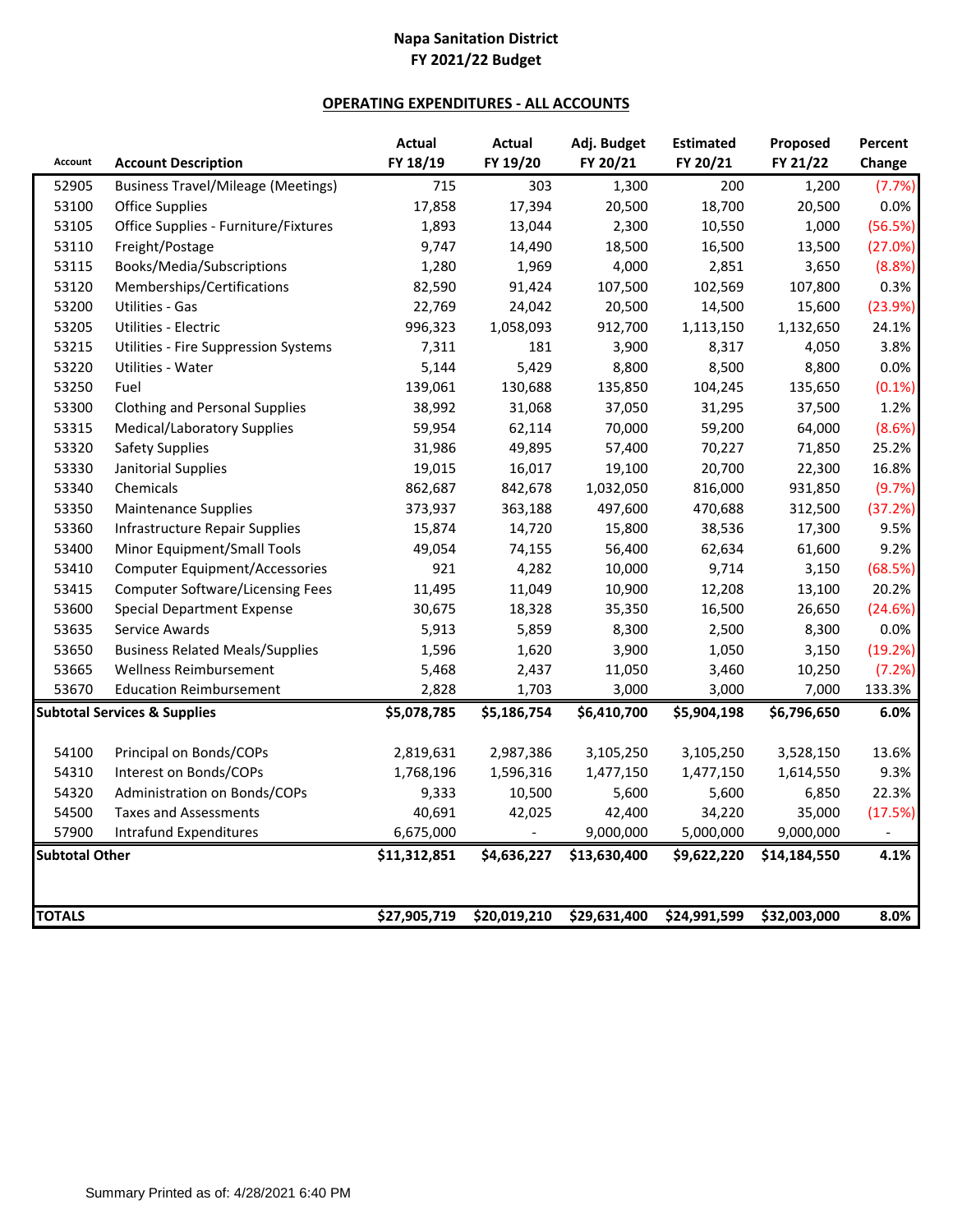# **OPERATING EXPENDITURES - BY MAJOR CATEGORY**

|                                         | <b>Actual</b> | Actual       | Adj. Budget  | <b>Estimated</b> | Proposed     | Percent        |
|-----------------------------------------|---------------|--------------|--------------|------------------|--------------|----------------|
|                                         | FY 18/19      | FY 19/20     | FY 20/21     | FY 20/21         | FY 21/22     | Change         |
| <b>Salaries &amp; Benefits</b>          |               |              |              |                  |              |                |
| <b>Board of Directors</b>               | 27,244        | 28,917       | 32,500       | 41,850           | 46,900       | 44.3%          |
| <b>General Manager's Office</b>         | 436,337       | 337,523      | 317,500      | 334,700          | 344,050      | 8.4%           |
| <b>Administrative Services</b>          | 1,326,084     | 1,000,910    | 1,000,550    | 858,850          | 1,068,950    | 6.8%           |
| Safety, Training & Fleet Maintenance    | 145,391       | 116,176      | 146,400      | 143,350          | 151,200      | 3.3%           |
| <b>Collection System</b>                | 2,337,959     | 1,863,309    | 1,848,200    | 1,783,286        | 2,101,450    | 13.7%          |
| <b>Treatment Plant Operations</b>       | 1,738,814     | 1,519,685    | 1,510,600    | 1,567,641        | 1,669,150    | 10.5%          |
| <b>Treatment Plant Maintenance</b>      | 1,213,782     | 949,582      | 841,200      | 856,080          | 968,300      | 15.1%          |
| <b>Regulatory Compliance</b>            | 803,489       | 669,732      | 641,350      | 667,170          | 666,550      | 3.9%           |
| Engineering                             | 1,421,162     | 1,234,535    | 1,241,600    | 1,333,250        | 1,338,900    | 7.8%           |
| Community Outreach & Poll. Prev.        | 156,144       | 142,404      | 143,750      | 145,750          | 155,850      | 8.4%           |
| Water & Biosolids Reclamation           | 561,366       | 486,786      | 470,250      | 480,154          | 483,400      | 2.8%           |
| Non-Departmental Expenses               | 1,346,311     | 1,846,670    | 1,396,400    | 1,253,100        | 2,027,100    | $\blacksquare$ |
| <b>Subtotal Salaries &amp; Benefits</b> | \$11,514,082  | \$10,196,229 | \$9,590,300  | \$9,465,181      | \$11,021,800 | 14.9%          |
|                                         |               |              |              |                  |              |                |
| <b>Services &amp; Supplies</b>          |               |              |              |                  |              |                |
| <b>Board of Directors</b>               | 168,167       | 256,529      | 464,400      | 383,810          | 404,300      | (12.9%)        |
| <b>General Manager's Office</b>         | 12,777        | 61,680       | 113,200      | 42,223           | 179,750      | 58.8%          |
| <b>Administrative Services</b>          | 513,432       | 577,145      | 635,900      | 585,239          | 609,600      | (4.1%)         |
| Safety, Training & Fleet Maintenance    | 79,329        | 74,550       | 76,350       | 64,399           | 98,900       | 29.5%          |
| <b>Collection System</b>                | 362,535       | 427,717      | 405,500      | 358,267          | 452,800      | 11.7%          |
| <b>Treatment Plant Operations</b>       | 2,304,638     | 2,225,241    | 2,342,200    | 2,320,971        | 2,443,900    | 4.3%           |
| <b>Treatment Plant Maintenance</b>      | 769,470       | 733,768      | 1,091,100    | 1,052,345        | 1,031,950    | (5.4%)         |
| <b>Regulatory Compliance</b>            | 145,513       | 146,672      | 160,100      | 138,634          | 210,800      | 31.7%          |
| Engineering                             | 128,887       | 80,401       | 138,300      | 112,271          | 320,250      | 131.6%         |
| Community Outreach & Poll. Prev.        | 52,883        | 40,930       | 93,150       | 58,850           | 81,300       | (12.7%)        |
| Water & Biosolids Reclamation           | 259,137       | 206,876      | 400,200      | 286,863          | 271,750      | (32.1%)        |
| Non-Departmental Expenses               | 282,016       | 355,247      | 490,300      | 500,326          | 691,350      | 41.0%          |
| <b>Subtotal Services &amp; Supplies</b> | \$5,078,785   | \$5,186,754  | \$6,410,700  | \$5,904,198      | \$6,796,650  | 6.0%           |
| <b>Other</b>                            |               |              |              |                  |              |                |
| <b>Administrative Services</b>          |               |              |              |                  |              |                |
| <b>Treatment Plant Operations</b>       |               |              |              |                  |              |                |
| Water & Biosolids Reclamation           | 40,691        | 30,541       | 42,400       | 34,220           | 35,000       | (17.5%)        |
| Non-Departmental Expenses               | 11,272,161    | 4,605,685    | 13,588,000   | 9,588,000        | 14,149,550   | 4.1%           |
| <b>Subtotal Other</b>                   |               |              |              |                  |              |                |
|                                         | \$11,312,851  | \$4,636,227  | \$13,630,400 | \$9,622,220      | \$14,184,550 | 4.1%           |
| <b>Total</b>                            | \$27,905,719  | \$20,019,210 | \$29,631,400 | \$24,991,599     | \$32,003,000 | 8.0%           |